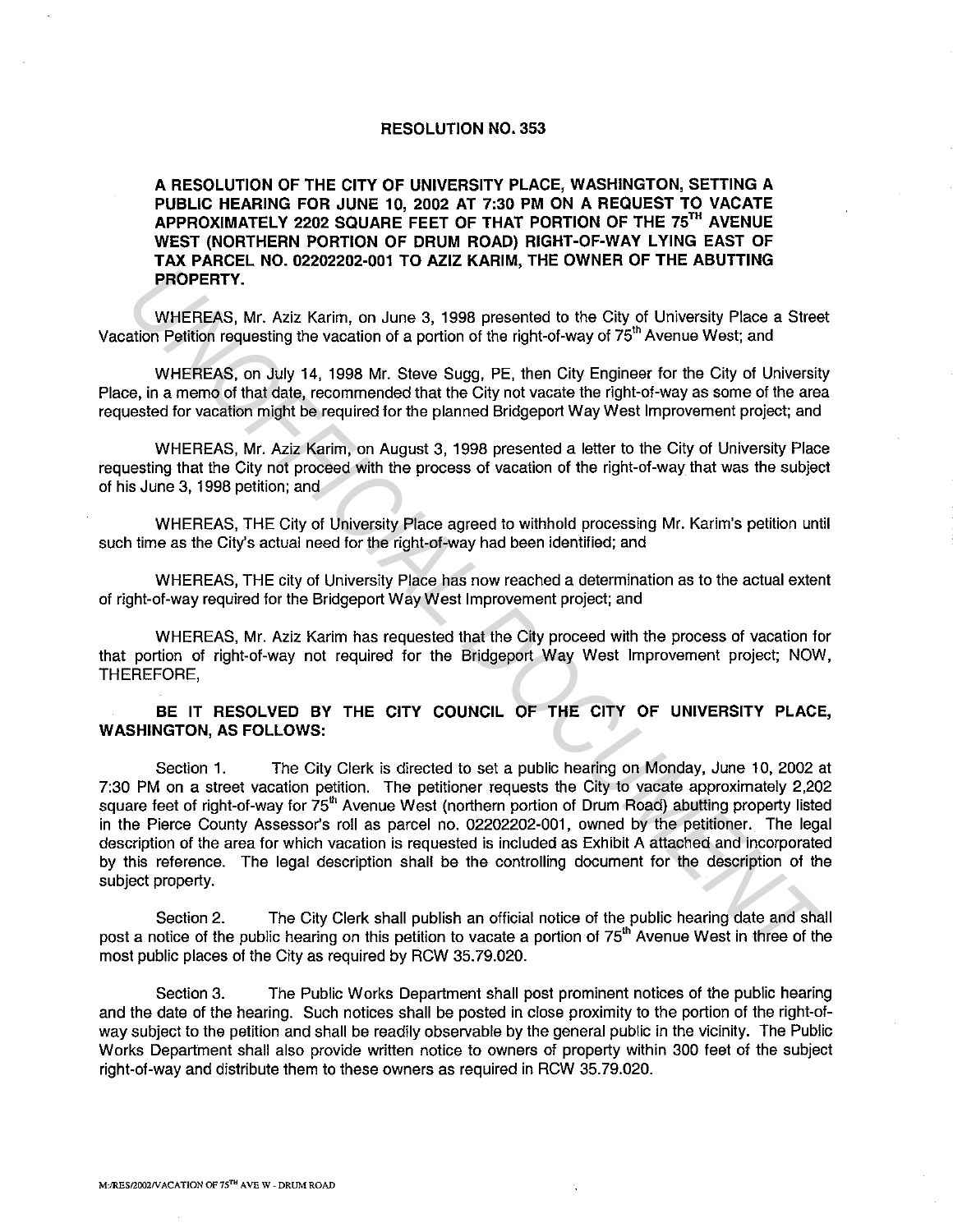# ADOPTED BY THE CITY COUNCIL MAY 13, 2002.

EST.<br>
DELAND CORRECTED TRANSPORTANT PROPERTY OF THE CORRECTED TRANSPORTANT PROPERTY OF THE CORRECTED TRANSPORTANT PARTY

÷,

ATTEST: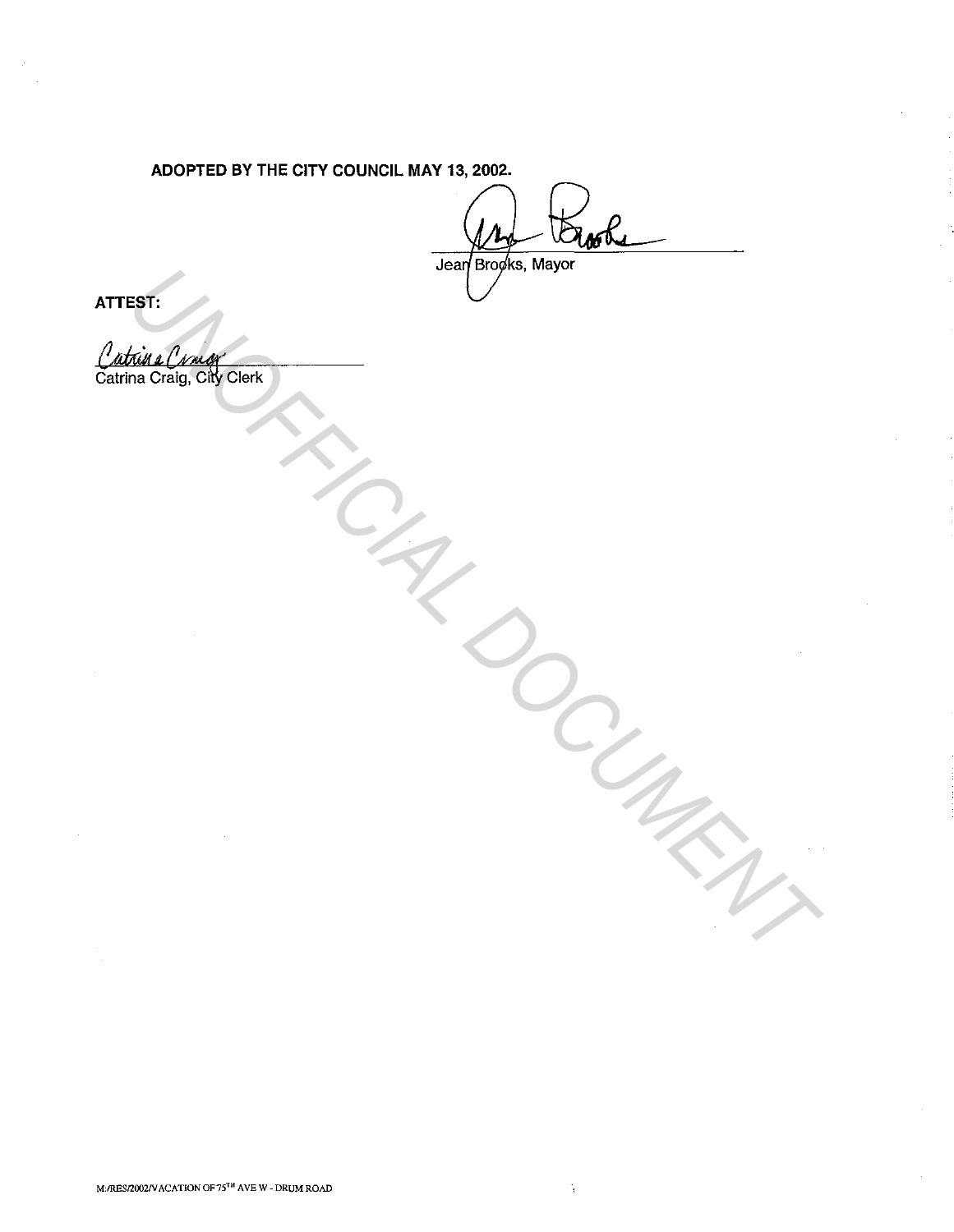### LEGAL DESCRIPTION OF

## PORTION OF 75<sup>TH</sup> AVENUE W. (SOUTH OF CIRQUE DRIVE)

THAT PORTION OF THE NORTHEAST QUARTER AND OF THE NORTHWEST QUARTER OF SECTION 22, TOWNSHIP 20 NORTH, RANGE 2 EAST, W.M., IN THE CITY OF UNIVERSITY PLACE, PIERCE COUNTY, WASHINGTON, DESCRIBED AS FOLLOWS:

COMMENCING AT THE INTERSECTION OF THE WESTERLY RIGHT-OF-WAY MARGIN OF 75<sup>TH</sup> AVENUE WEST WITH THE NORTH LINE OF THE NORTHWEST QUARTER OF SAID SECTION, SAID POINT BEING S89°52'46'W 30.02 FEET FROM THE BRASS SURFACE MONUMENT MARKING THE NORTHEAST CORNER OF SAID NORTHWEST QUARTER: THENCE S01°43'43"W, ALONG SAID RIGHT-OF-WAY MARGIN AND PARALLEL WITH THE EAST LINE OF SAID NORTHWEST QUARTER, A DISTANCE OF 65.56 FEET TO A POINT ON THE WESTERLY SIDE OF AN EXISTING CONCRETE SIDEWALK AND THE TRUE POINT OF BEGINNING OF THE HEREIN DESCRIBED PARCEL; **SECTION 22. TOWNSHIP 20 NORTH, RANGE 2 EAST, W.M., WITHE CITY OF ANY INCREST PLACE, PIERCE COUNTY, WASHINGTON, DESCRIBED AS FOLLOWS:**<br>
WERSITY PLACE, PIERCE COUNTY, WASHINGTON, DESCRIBED AS FOLLOWS:<br>
THORN CONTRACT BENSEC

THENCE ALONG THE WEST SIDE OF SAID CONCRETE SIDEWALK THE FOLLOWING COURSES;

S21°24'47"E A DISTANCE OF 47.96 FEET;

S14°29'15"E A DISTANCE OF 53.29 FEET, AND

S15°37'18"E A DISTANCE OF 12.37 FEET

TO AN INTERSECTION WITH THE NORTH LINE OF THE SOUTH 160 FEET OF THE NORTH HALF OF THE NORTH HALF OF THE NORTHEAST QUARTER OF THE NORTHWEST QUARTER OF SAID SECTION 22, PRODUCED EASTERLY;

THENCE S89°58'36"W, ALONG SAID PRODUCTION AND SAID NORTH LINE, A DISTANCE OF 37.44 FEET, MORE OR LESS, TO AN INTERSECTION WITH SAID WESTERLY RIGHT-OF-WAY MARGIN OF 75<sup>TH</sup> AVENUE WEST;

THENCE N01°43'43"E, ALONG SAID MARGIN, A DISTANCE OF 108.23 FEET TO THE TRUE POINT OF BEGINNING.

(CONTAINING 2,202 SQUARE FEET, MORE OR LESS OR APPROXIMATELY 0.051 ACRES.)

Prepared by BASELINE Engineering, Inc Filename: 02017 \_LEGAL4.doc Project No. 02-017 March 13. 2002